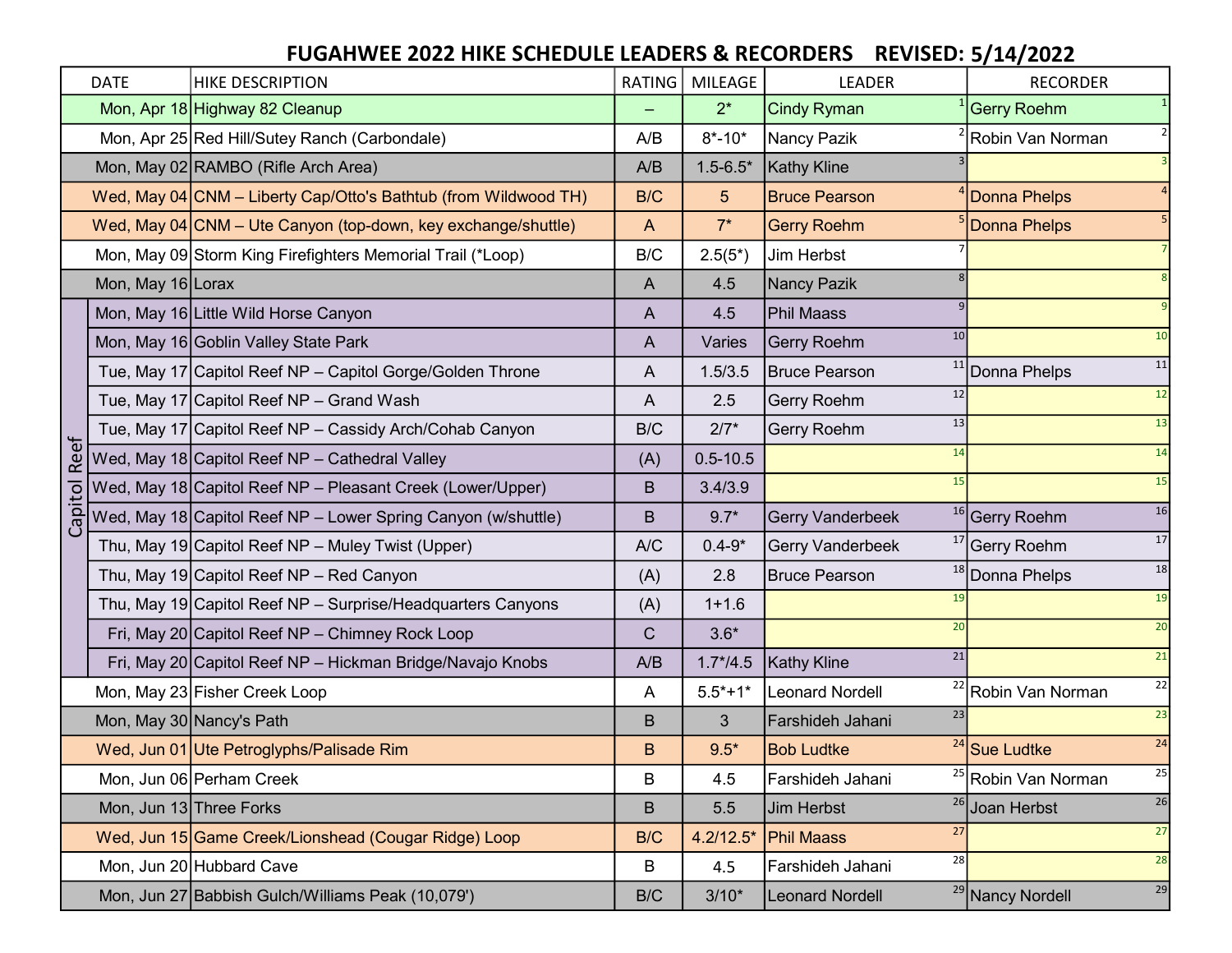|          | <b>DATE</b> | <b>HIKE DESCRIPTION</b>                                   | RATING         | <b>MILEAGE</b> | <b>LEADER</b>            | <b>RECORDER</b>                          |
|----------|-------------|-----------------------------------------------------------|----------------|----------------|--------------------------|------------------------------------------|
|          |             | Wed, Jun 29 Granite Lakes                                 | $\mathbf C$    | 5              | 30<br><b>Nancy Pazik</b> | 30                                       |
|          |             | Mon, Jul 04 Mansfield Ditch (top down w/shuttle)          | B              | $10*$          | 31<br>Gerry Roehm        | 31                                       |
|          |             | Mon, Jul 11 Hay Park to Capitol Creek (key exchange)      | $\overline{A}$ | $10*$          | Farshideh Jahani         | 32<br><sup>32</sup> Robin Van Norman     |
|          |             | Mon, Jul 11 Capitol Creek to Hay Park (key exchange)      | $\overline{A}$ | $10*$          | <b>Gerry Roehm</b>       | 33<br><sup>33</sup> Robin Van Norman     |
|          |             | Wed, Jul 13 Lake Constantine/Tuhare Lakes                 | B/C            | 4/6            | 34<br><b>Gerry Roehm</b> | 34                                       |
|          |             | Wed, Jul 13 Notch Mountain                                | $\mathbf C$    | 5              | 35                       | 35                                       |
|          |             | Mon, Jul 18 Eagle/Fairview Lakes                          | A/B            | 2.5/4.5        | <b>Bruce Pearson</b>     | 36<br><sup>36</sup> Donna Phelps         |
|          |             | Sun, Jul 24 Elkhart Park (Sacred Rim)                     | A              | 2.1            | Gerry Roehm              | 37<br><sup>37</sup> Farshideh Jahani     |
|          |             | Sun, Jul 24 Elkhart Park (Long Lake)                      | B              | 2.4            | <b>Leonard Nordell</b>   | 38<br><sup>38</sup> Nancy Nordell        |
|          |             | Mon, Jul 25 Green River Lakes (Clear Creek/Slide Lake)    | A/B            | 4.4/6.5        | <b>Carol Boschert</b>    | 39<br><sup>39</sup> Chris Percy          |
|          |             | Mon, Jul 25 Elkhart Park (Miller Lake Loop)               | B              | $4.5/11*$      | <b>Leonard Nordell</b>   | $40\,$<br><sup>40</sup> Nancy Nordell    |
|          |             | Mon, Jul 25 Spring Creek Park (Trapper Lake Loop)         | $C+$           | $15*$          | Gerry Roehm              | 41<br><sup>41</sup> Farshideh Jahani     |
|          |             | Tue, Jul 26 Green River Lakes (Highline)                  | $A++$          | 7.5            | <b>Carol Boschert</b>    | 42<br><sup>42</sup> Chris Percy          |
|          |             | Tue, Jul 26 Green River Lakes (Lake Loop)                 | $\overline{A}$ | $6*$           | <b>Bruce Pearson</b>     | 43<br>43 Donna Phelps                    |
|          |             | Tue, Jul 26 Boulder Creek (Boulder Canyon/Lake Ethel)     | B              | 6.2            | <b>Bob Ludtke</b>        | 44<br><sup>44</sup> Sue Ludtke           |
|          |             | Tue, Jul 26 Big Sandy (Temple Lake Loop)                  | $C+$           | $18*$          | Gerry Roehm              | 45<br><sup>45</sup> Robin Van Norman     |
| Pinedale |             | Wed, Jul 27 Big Sandy (Dads Lake)                         | B              | 5.4            | <b>Carol Boschert</b>    | 46<br><sup>46</sup> Chris Percy          |
|          |             | Wed, Jul 27 Big Sandy (Jackass Pass/Cirque of the Towers) | D              | 9.5            | 47<br>Gerry Vanderbeek   | 47                                       |
|          |             | Wed, Jul 27 Green River Lakes (Clear Creek/Slide Lake)    | A/B            | 4.4/6.5        | Gerry Roehm              | 48<br><sup>48</sup> Robin Van Norman     |
|          |             | Wed, Jul 27 New Fork Trail                                | $A/B+$         | 5.5/7.5        | <b>Bruce Pearson</b>     | 49<br><sup>49</sup> Pat Cima             |
|          |             | Thu, Jul 28 Boulder Creek (Boulder Canyon/Lake Ethel)     | B              | 6.2            | <b>Leonard Nordell</b>   | 50<br><sup>50</sup> Nancy Nordell        |
|          |             | Thu, Jul 28 Elkhart Park (Miller Lake Loop)               | B              | $4.5/11*$      | <b>Carol Boschert</b>    | ${\bf 51}$<br><sup>51</sup> Chris Percy  |
|          |             | Thu, Jul 28 Green River Lakes (Lake Loop)                 | $\overline{A}$ | $6*$           | <b>Bob Ludtke</b>        | 52<br><sup>52</sup> Sue Ludtke           |
|          |             | Thu, Jul 28 Green River Lakes (Highline)                  | $A++$          | 7.5            | Gerry Roehm              | 53<br><sup>53</sup> Farshideh Jahani     |
|          |             | Fri, Jul 29 Boulder Creek (Boulder Canyon/Lake Ethel)     | B              | 6.2            | <b>Carol Boschert</b>    | 54<br><sup>54</sup> Chris Percy          |
|          |             | Fri, Jul 29 Elkhart Park (Long Lake)                      | $\mathsf B$    | 2.4            | Gerry Roehm              | $55\,$<br><sup>55</sup> Farshideh Jahani |
|          |             | Fri, Jul 29 Elkhart Park (Sacred Rim)                     | $\mathsf{A}$   | 2.1            | <b>Kathy Kline</b>       | 56<br><sup>56</sup> Pat Cima             |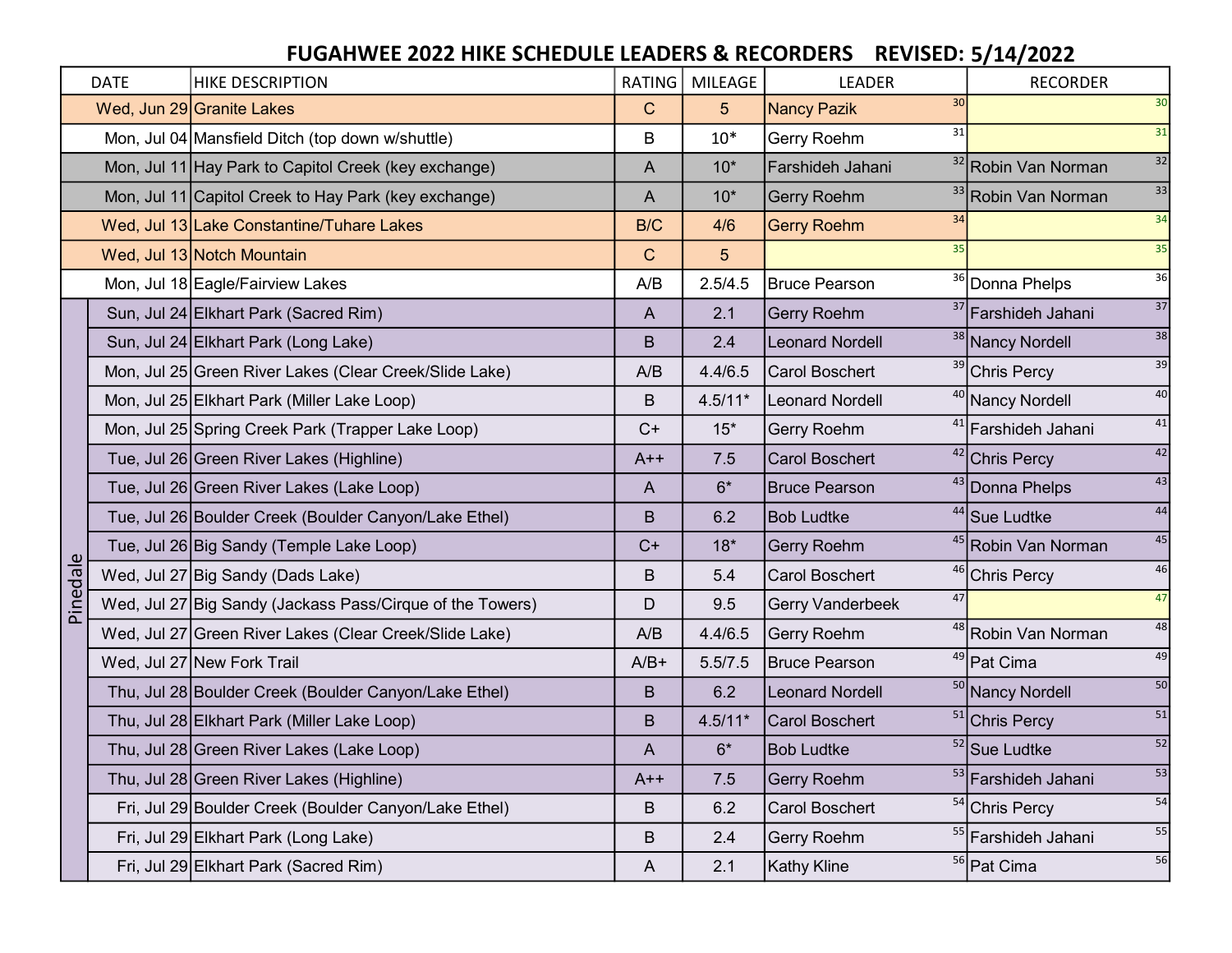|              | <b>DATE</b>              | <b>HIKE DESCRIPTION</b>                                   | RATING      | <b>MILEAGE</b>  | <b>LEADER</b>            | <b>RECORDER</b>                      |
|--------------|--------------------------|-----------------------------------------------------------|-------------|-----------------|--------------------------|--------------------------------------|
|              |                          | Mon, Aug 01 Lost Man Loop                                 | B/C         | $9.5*$          | 57<br>Farshideh Jahani   | 57                                   |
|              | Mon, Aug 08 Grizzly Lake |                                                           | B           | 4               | 58<br><b>Mike Larime</b> | 58                                   |
|              |                          | Wed, Aug 10 East Snowmass Creek                           | C/D         | 4/6             | <b>Gerry Roehm</b>       | 59<br><sup>59</sup> Farshideh Jahani |
|              |                          | Wed, Aug 10 Willoughby Mountain                           | Е           | 5 <sup>5</sup>  | <b>Gerry Vanderbeek</b>  | 60<br><sup>60</sup> Farshideh Jahani |
|              |                          | Mon, Aug 15 Fancy Pass-Missouri Lakes Loop                | C           | $8.8*$          | <b>Leonard Nordell</b>   | 61<br><sup>61</sup> Nancy Nordell    |
|              |                          | Mon, Aug 15 Missouri Lakes/Treasure Vault Lake            | A/B         | 3/4             | <b>Bruce Pearson</b>     | 62<br>$\sqrt{62}$ Nancy Nordell      |
|              | Mon, Aug 22 Nolan Lake   |                                                           | B           | 3               | 63<br><b>Jim Herbst</b>  | 63<br>Joan Herbst                    |
|              |                          | Mon, Aug 22 New York Mountain Loop                        | C           | ?               | <b>Brad Jennings</b>     | 64<br><sup>64</sup> Teresa Jennings  |
|              |                          | Wed, Aug 24 Independence Pass/Mountain Boy Peak           | A/C         | 3/3.5           | 65<br>Farshideh Jahani   | 65                                   |
|              |                          | Mon, Aug 29 Sawyer Lake                                   | B           | 5               | 66<br>Gerry Roehm        | 66                                   |
|              |                          | Mon, Sep 05 Fourmile Park/Road Gulch                      | B           | $\overline{4}$  | <b>Bruce Pearson</b>     | 67<br><sup>67</sup> Donna Phelps     |
|              |                          | Wed, Sep 07 Thomas Lakes                                  | B           | 3 <sup>5</sup>  | 68<br><b>Nancy Pazik</b> | 68                                   |
|              |                          | Wed, Sep 07 Mt. Sopris (12,953')                          | E           | 6/6.5           | 69<br>Farshideh Jahani   | 69                                   |
|              | Mon, Sep 12 Crag Crest   |                                                           | B           | $7/9*$          | 70<br><b>Kathy Kline</b> | 70                                   |
|              |                          | Mon, Sep 19 Raggeds Trail                                 | B           | $\overline{4}$  | 71<br>Ann English        | 71                                   |
|              | Wed, Sep 21 Coal Basin   |                                                           | B           | $5\phantom{.}$  | 72<br>Farshideh Jahani   | 72                                   |
|              |                          | Mon, Sep 26 Snake House Ruin                              | B           | 5.3             | 73<br>Gerry Roehm        | 73                                   |
|              |                          | Mon, Sep 26 Wolfman Panel/Cliff Dwellings                 | A           |                 | 74<br><b>Kathy Kline</b> | 74                                   |
|              |                          | Mon, Sep 26 San Juan River/Butler Wash Panels             | A           | 1.3             | 75<br><b>Kathy Kline</b> | 75                                   |
|              |                          | Tue, Sep 27 Natural Bridges NM - Loop (Loop w/shuttle)    | B           | $8.6*(6.5^{*})$ | 76                       | 76                                   |
|              |                          | Tue, Sep 27 Grand Gulch - Bullet Canyon                   | $\mathsf C$ | $\overline{7}$  | 77<br><b>Gerry Roehm</b> | 77                                   |
| <b>Bluff</b> |                          | Tue, Sep 27 Grand Gulch - Kane Gulch                      | $A+$        | 5.6             | 78                       | 78                                   |
|              |                          | Tue, Sep 27 Butler Wash Ruins/The Ballroom                | A           | $3.5*$          | 79                       | 79                                   |
|              |                          | Tue, Sep 27 Posey's ("Oh Hell No!") Trail/Cave Tower Ruin | A           |                 | 80                       | 80                                   |
|              |                          | Wed, Sep 28 Mule Canyon South Fork (House on Fire Ruins)  | A           | 4.5             | 81                       | 81                                   |
|              |                          | Wed, Sep 28 Mule Canyon North Fork                        | A           | 3               | 82                       | 82                                   |
|              |                          | Wed, Sep 28 Mule Canyon (Cave) Towers                     | A           | $\overline{2}$  | 83                       | 83                                   |
|              |                          | Wed, Sep 28 Slickhorn Canyon Loop                         | $\mathsf C$ | $9* - 12*$      | 84<br>Gerry Roehm        | 84                                   |